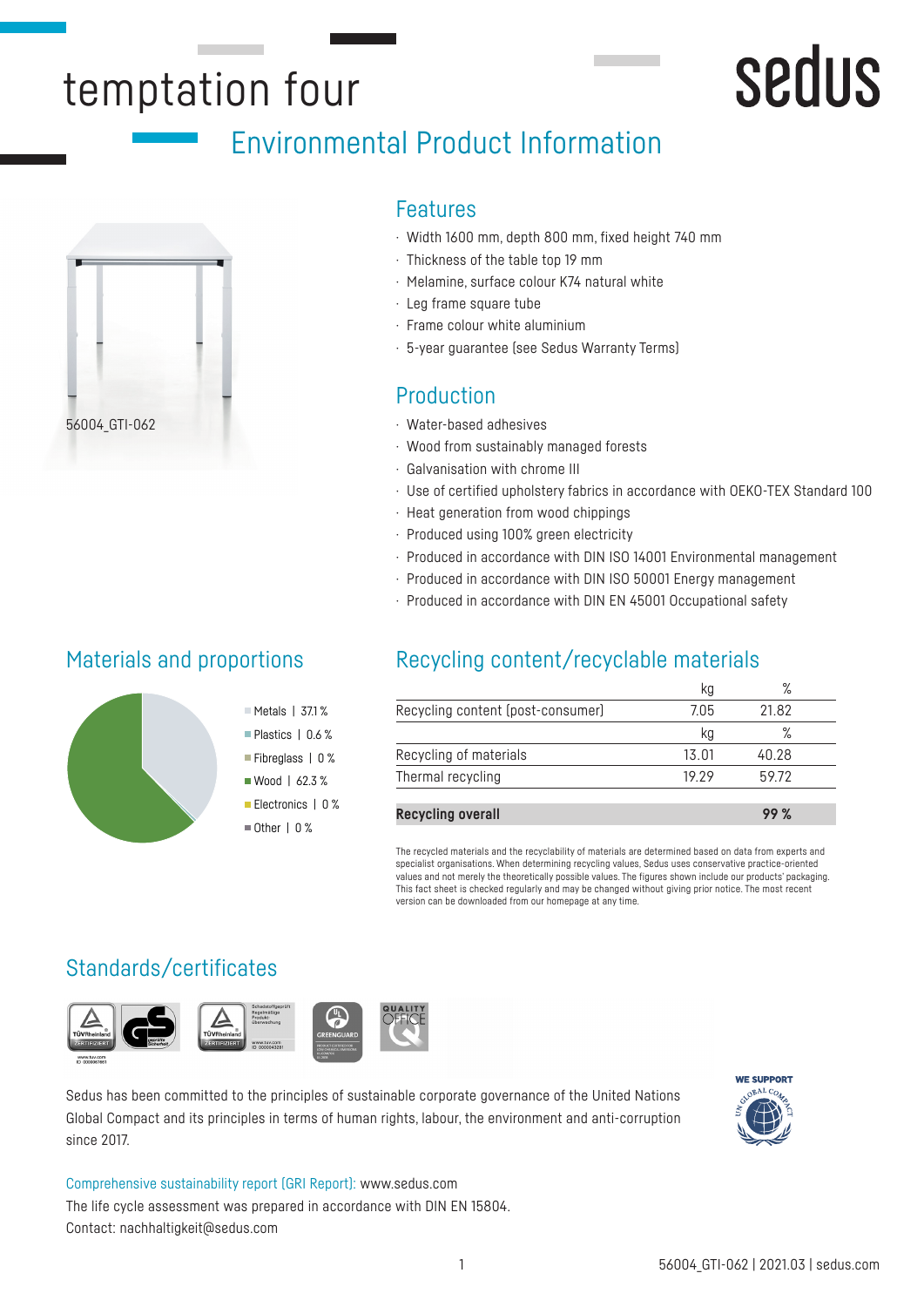## temptation four Environmental Product Information

## **Sedus**



**Statement** 

We develop products which bring together first-class quality, design, ergonomics, durability as well as ecological and economic standards in a balanced and unmistakable way – perfectly in line with our customers' needs. To this end, we set high standards for each life phase of the product.

We purchase around two thirds of the steel, aluminium and wood which we require to produce our products in Germany and almost all the rest from Europe, this helps us to avoid long delivery routes whilst, at the same time, boosting the local economy. We use materials which have been tested and assessed with respect to potentially adverse effects on human health and the environment.

## REACH Regulation

This product contains no substances as per the candidate list of the REACH Regulation, Annex XIV, above the limit value of 0.1 % mass percent.

## Electrical appliance law

WEEE Reg No. DE 15163456

Electrical components were registered by Sedus or our suppliers as per the Electrical appliance law.

## **Materials**

Composition of the materials used for the model: 56004\_GTI-062 Reference quantity: 1 unit

## Metals

|                                  | kg          | %            |
|----------------------------------|-------------|--------------|
| Steel                            | 11.50       | 37.12        |
| 37.1%                            |             |              |
| <b>Plastics</b>                  |             |              |
| Polypropylene (PP)               | kg<br>0.19  | $\%$<br>0.61 |
|                                  |             |              |
| 0.6%                             |             |              |
| Wood                             |             |              |
| Coated chipboard                 | kg<br>19.29 | %<br>62.26   |
|                                  |             |              |
|                                  | 62.3%       |              |
| Other materials                  |             |              |
|                                  | kg          | $\%$         |
| Fibreglass                       | 0.00        | 0.00         |
| Electronics                      | 0.00        | 0.00         |
| Various materials                | &0.10       | 0.00         |
| 0.0%                             |             |              |
| Total weight (without packaging) | 30.98 kg    |              |

Disclaimer: The material list given may not include all the materials used in this product (e.g. adhesives, coatings, residues etc.).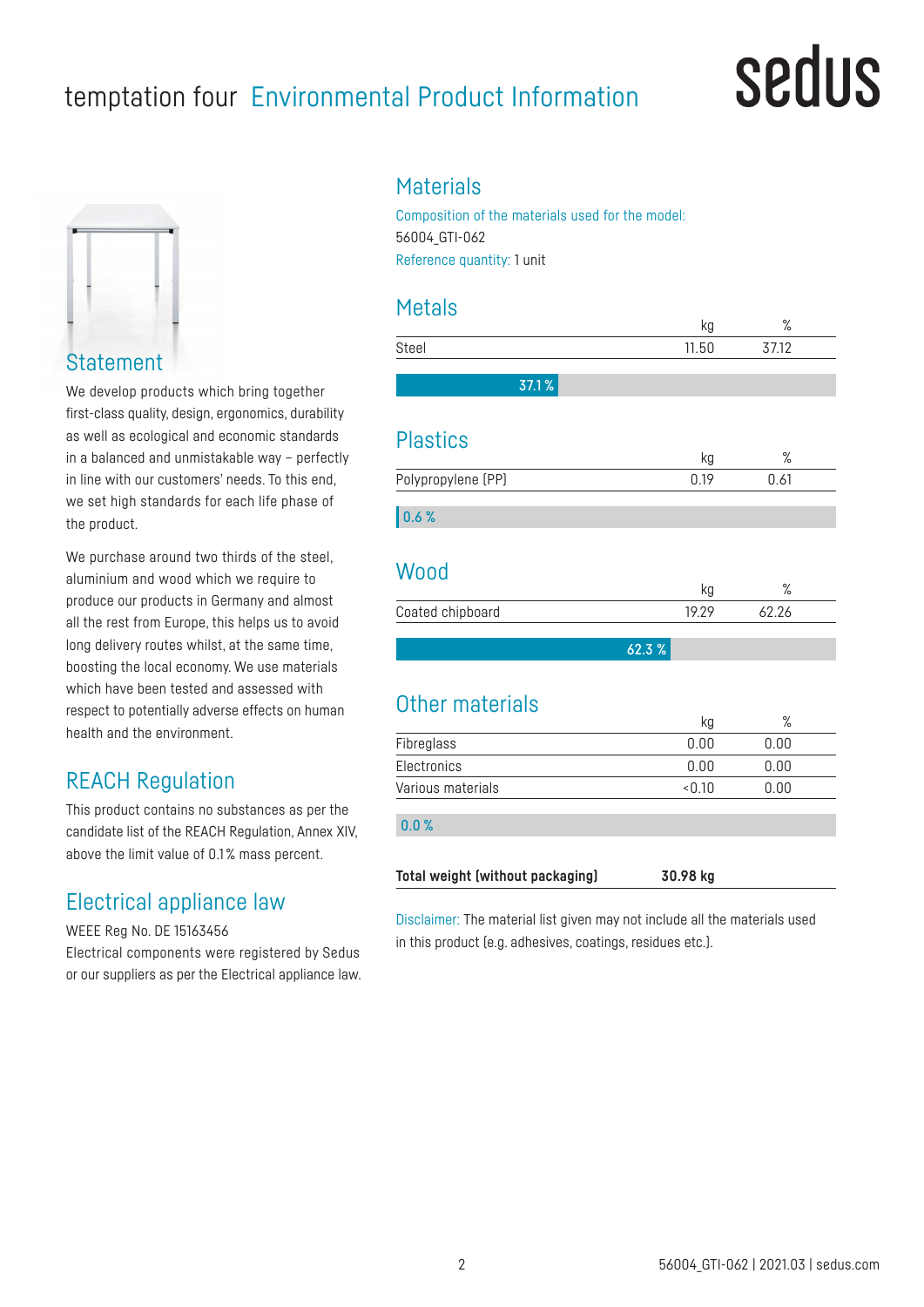## temptation four Environmental Product Information

## sedus

## Material cycle



## Global warming potential within the product life cycle



## Procurement and transport

It is always in Sedus' interest to purchase resources and production means from nearby partners whenever this is economically viable. Communication is easier, there are no customs duties or currency risks and shorter shipping routes are less harmful for the environment. That's why, our most important supplier country is Germany followed by other European states. The percentage of deliveries from non-European countries was less than 3% in 2018. The proximity of the suppliers results in short shipping routes.

## Production

Sedus is characterised by its impressive vertical range of manufacture. Key, environmentally relevant processes thus take place in our production facilities which are subject to regular certification.

## Waste management and recycling

Sedus works exclusively with certified specialist disposal firms which it audits at regular intervals. It has worked closely with a complete disposer since 2013. We recycle paper, cardboard, plastic, glass, wood and metal at all sites. To avoid waste, the rejection rate during the production process is monitored and continually improved.

## Creator of the life cycle assessment

thinkstep AG, Hauptstraße 111-113, 70771 Leinfelden-Echterdingen, Germany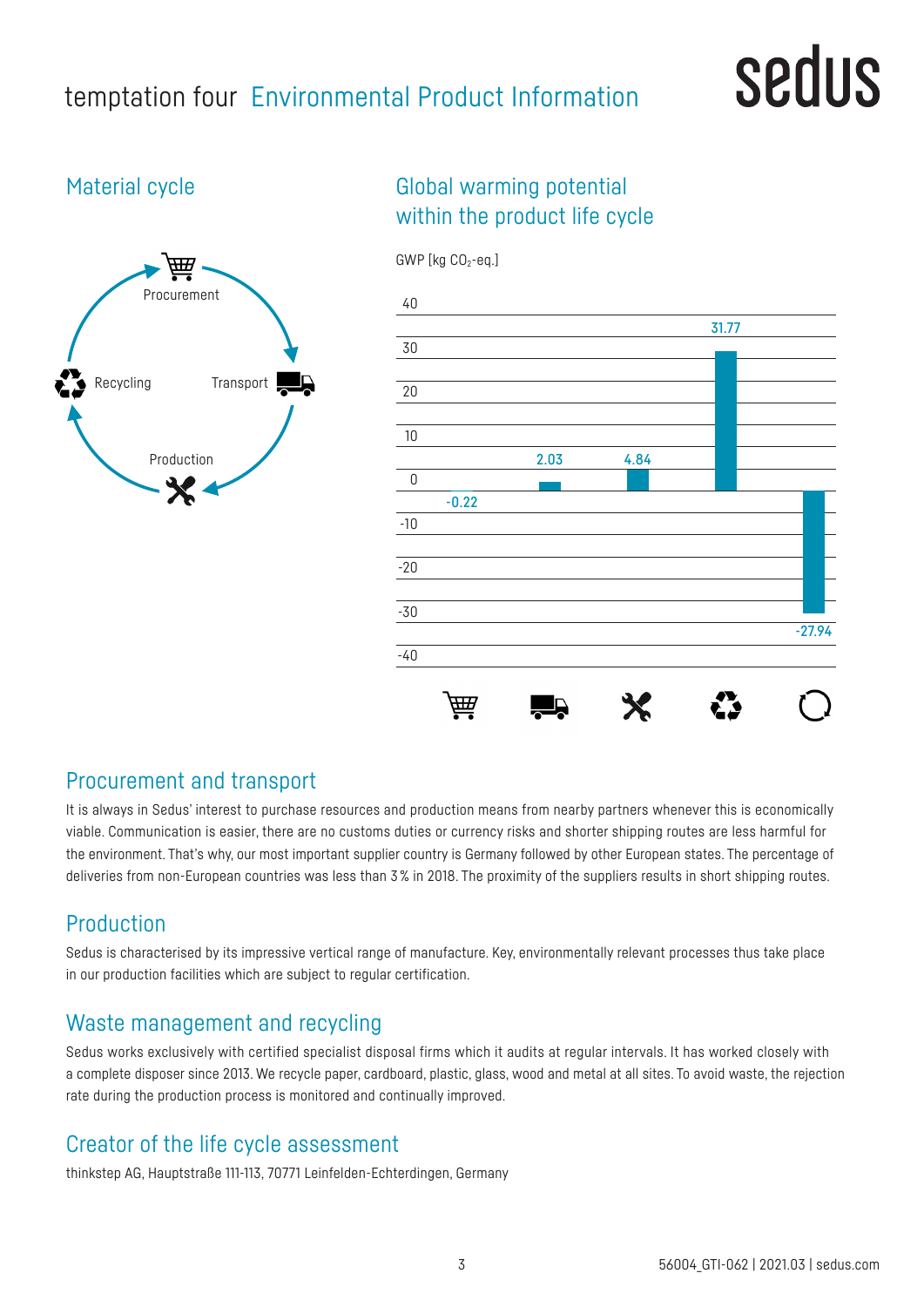## temptation four Environmental Product Information

# sedus

| Life cycle                                                                                                                    |                       | <b>  益音学文</b> |                | $\blacksquare$ |               |
|-------------------------------------------------------------------------------------------------------------------------------|-----------------------|---------------|----------------|----------------|---------------|
| <b>ENVIRONMENTAL IMPACTS</b>                                                                                                  | <b>Unit</b>           | $A1 - A3$     | C <sub>3</sub> | C <sub>4</sub> | D             |
| <b>GWP</b> Global warming potential                                                                                           | [kg $CO2$ -eq.]       | $6.66E + 00$  | $3.18E + 01$   | $0.00E + 00$   | $-2.79E + 01$ |
| <b>ODP</b> Ozone depletion potential                                                                                          | [kg CFC-11-eq.]       | 8.92E-12      | 7.68E-12       | $0.00E + 00$   | 9.87E-12      |
| <b>AP</b> Acidification potential                                                                                             | [kg $SO2$ -eq.]       | $1.31E - 01$  | 4.40E-03       | $0.00E + 00$   | $-5.83E-02$   |
| <b>EP</b> Eutrophication potential                                                                                            | [kg $PO_4^{3-}$ -eq.] | 2.27E-02      | 7.99E-04       | $0.00E + 00$   | $-5.41E-03$   |
| <b>POCP</b> Photochemical ozone creation potential                                                                            | [kg ethene-eq.]       | 3.43E-02      | 3.22E-04       | $0.00E + 00$   | $-6.75E-03$   |
| ADPE Abiotic depletion potential for non fossil resources                                                                     | [kg Sb-eq.]           | 3.01E-06      | 4.63E-07       | $0.00E + 00$   | 8.14E-08      |
| <b>ADPF</b> Abiotic depletion potential for fossil resources                                                                  | [MJ]                  | $4.94E + 02$  | $6.82E + 00$   | $0.00E + 00$   | $-2.91E + 02$ |
|                                                                                                                               |                       |               |                |                |               |
| <b>RESOURCE USE</b>                                                                                                           | <b>Unit</b>           | $A1 - A3$     | C <sub>3</sub> | C <sub>4</sub> | D             |
| <b>PERE</b> Use of renewable primary energy<br>excluding renewable primary energy resources<br>used as raw materials          | [MJ]                  | 3.89E+02      | 3.48E+02       | $0.00E + 00$   | $-2.01E + 01$ |
| <b>PERM</b> Use of renewable primary energy<br>resources used as raw materials                                                | [MJ]                  | $3.47E + 02$  | $-3.47E + 02$  | $0.00E + 00$   | $0.00E + 00$  |
| <b>PERT</b> Total use of renewable primary energy resources                                                                   | [MJ]                  | $7.36E + 02$  | $1.20E + 00$   | $0.00E + 00$   | $-2.01E + 01$ |
| <b>PENRE</b> Use of non renewable primary energy<br>excluding non renewable primary energy resources<br>used as raw materials | [MJ]                  | $4.98E + 02$  | $1.68E + 01$   | $0.00E + 00$   | $-3.16E + 02$ |
| <b>PENRM</b> Use of non renewable primary energy<br>resources used as raw materials                                           | [MJ]                  | $8.74E + 00$  | $-8.74E+00$    | $0.00E + 00$   | $0.00E + 00$  |
| <b>PENRT</b> Total use of non renewable<br>primary energy resources                                                           | [MJ]                  | $5.07E + 02$  | $8.08E + 00$   | $0.00E + 00$   | $-3.16E + 02$ |
| <b>SM</b> Use of secondary material                                                                                           | [kg]                  | $2.33E + 00$  | $0.00E + 00$   | $0.00E + 00$   | $0.00E + 00$  |
| RSF Use of renewable secondary fuels                                                                                          | [MJ]                  | $0.00E + 00$  | $0.00E + 00$   | $0.00E + 00$   | $0.00E + 00$  |
| NRSF Use of non renewable secondary fuels                                                                                     | [MJ]                  | $0.00E + 00$  | $0.00E + 00$   | $0.00E + 00$   | $0.00E + 00$  |

| <b>OUTPUT FLOWS AND WASTE CATEGORIES</b> | <b>Unit</b> | $A1 - A3$    | C <sub>3</sub> | C4           | D             |
|------------------------------------------|-------------|--------------|----------------|--------------|---------------|
| <b>HWD</b> Hazardous waste disposed      | [kg]        | 3.17E-06     | $1.01E - 08$   | $0.00E + 00$ | $-1.66E-07$   |
| <b>NHWD</b> Non hazardous waste disposed | [kg]        | 7.95E-01     | $4.47E - 01$   | $0.00E + 00$ | $-3.53E-01$   |
| <b>RWD</b> Radioactive waste disposed    | [kg]        | 5.22E-03     | 4.99E-04       | $0.00E + 00$ | $-9.93E - 03$ |
| <b>CRU</b> Components for re-use         | [kg]        | $0.00E + 00$ | $0.00E + 00$   | $0.00E + 00$ | $0.00E + 00$  |
| <b>MFR</b> Materials for recycling       | [kg]        | $0.00E + 00$ | $9.17E + 00$   | $0.00F + 00$ | $0.00E + 00$  |
| <b>MER</b> Materials for energy recovery | [kg]        | $0.00E + 00$ | $0.00E + 00$   | $0.00E + 00$ | $0.00E + 00$  |
| <b>EEE</b> Exported electrical energy    | [MJ]        | $0.00E + 00$ | $3.86E + 01$   | $0.00E + 00$ | $0.00E + 00$  |
| <b>EET</b> Exported thermal energy       | [MJ]        | $0.00E + 00$ | $9.00E + 01$   | $0.00E + 00$ | $0.00E + 00$  |

**FW** Use of net fresh water  $[m^3]$ 

] 1.67E-01 8.22E-02 0.00E+00 -3.25E-02